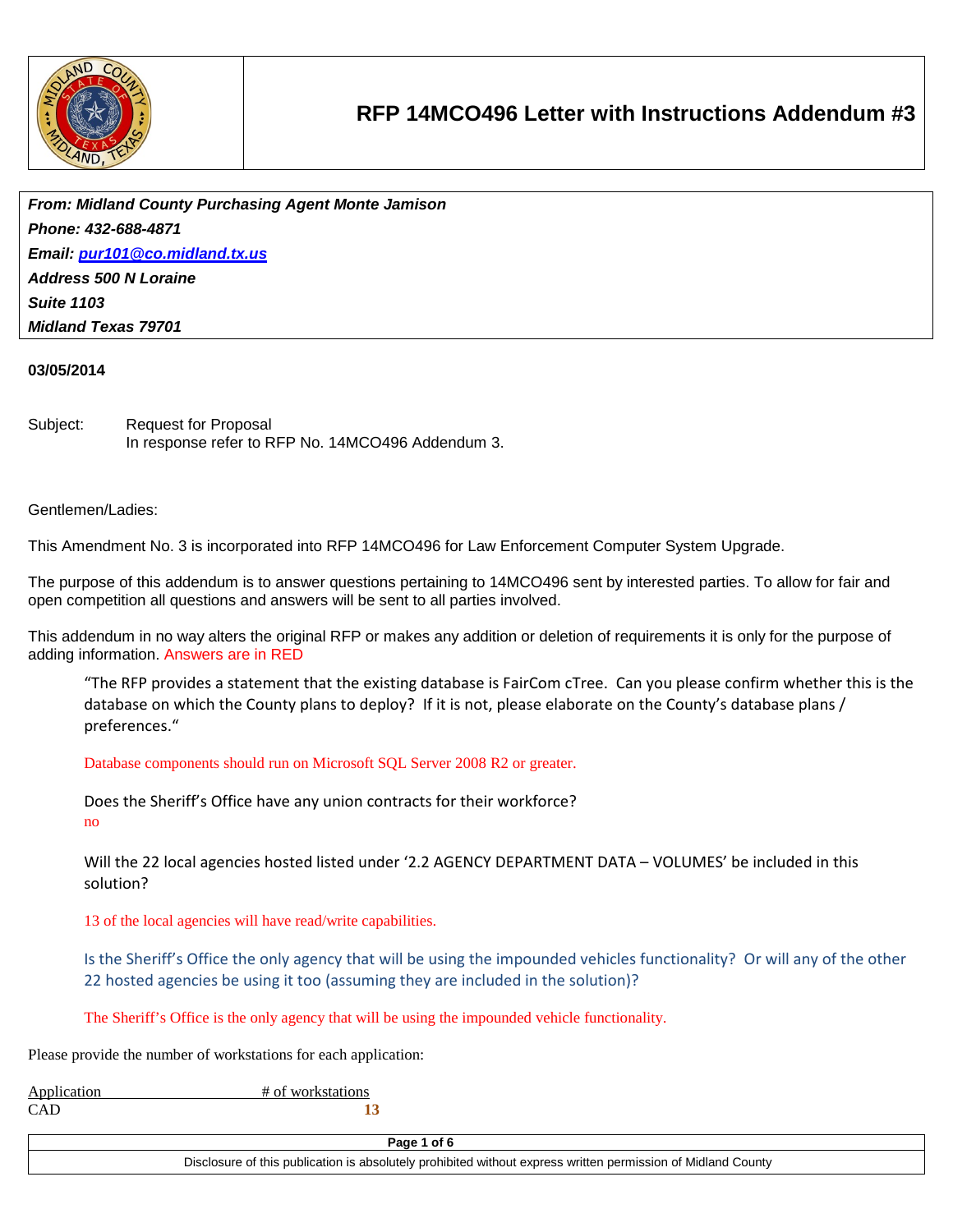

| <b>RMS</b>            |    | 450 |
|-----------------------|----|-----|
| Corrections           |    | 450 |
| Mobile Messaging      |    | 450 |
| Field-Based Reporting | 75 |     |

**The Application items RMS, Corrections and Mobile Messaging need to be at minimum inquire capability for the 450 users. Below will give a breakdown of agencies that require entry capability and the remain users will be Read Only stations.**

Can you provide additional information related to "local agencies hosted 22"? Is this related to inmate housing or other departments and system components used? Are these 22 agencies just inquiring on information? If so please define inquiry type.

**Sheriff's Office Operations RMS Entry, Inquiry JMS - Inquiry Only Qty. = 92 Sheriff's Office Detention RMS Entry, Inquiry JMS – Entry, Inquiry Qty. = 115**

**All of the following agencies need the ability to view inmate booking, offense, and arrest information. In addition, they will need access to the Warrant, Civil and Name Record information.**

**JP Pct. 1 – RMS Entry, JMS Inquiry Qty = 2 JP Pct. 2 – RMS Entry, JMS Inquiry Qty = 2 JP Pct. 3 – RMS Entry, JMS Inquiry Qty = 2 JP Pct. 4 – RMS Entry, JMS Inquiry Qty = 2 Constables Office Pct. 1 – RMS Entry, JMS Inquiry Qty. = 1 Constables Office Pct. 2 – RMS Entry, JMS Inquiry Qty. = 1 Constables Office Pct. 3 – RMS Entry, JMS Inquiry Qty. = 1 Constables Office Pct. 4 – RMS Entry, JMS Inquiry Qty. = 1 Warrant Services – RMS Entry, JMS Inquiry Qty. = 5 District Attorney's Office – RMS Entry, Qty = 5 RMS & JMS Inquiry Only Qty. = 45 Public Safety Communication Center (Dispatch) – CAD Entry, Inquiry Qty. = 13 All remaining 9 agencies will be read only stations with RMS & JMS modules**

From Page 9 of the RFP:

The Midland Count Sheriff's Office serves a county of approximately 200,000 people.

The department has 207 full-time employees, including 75 sworn full-time officers. **This item refers to the Midland County Sheriff's Office employees only.**

Description Details Population Served 200,000 Number of sworn officers 75 Number of non-sworn employees 132 Number of local agencies hosted 22

**This item refers to the number of agencies that will be accessing the public safety system including the Midland County Sheriff's Office. These agencies will consist of Midland County agencies such as DA, JP's, Constables, ect.. Other agencies hosted will be from outside of Midland County such as ICE, Midland PD, ect…**

Number of system users (sworn  $+$  non-sworn) 450

**Page 2 of 6**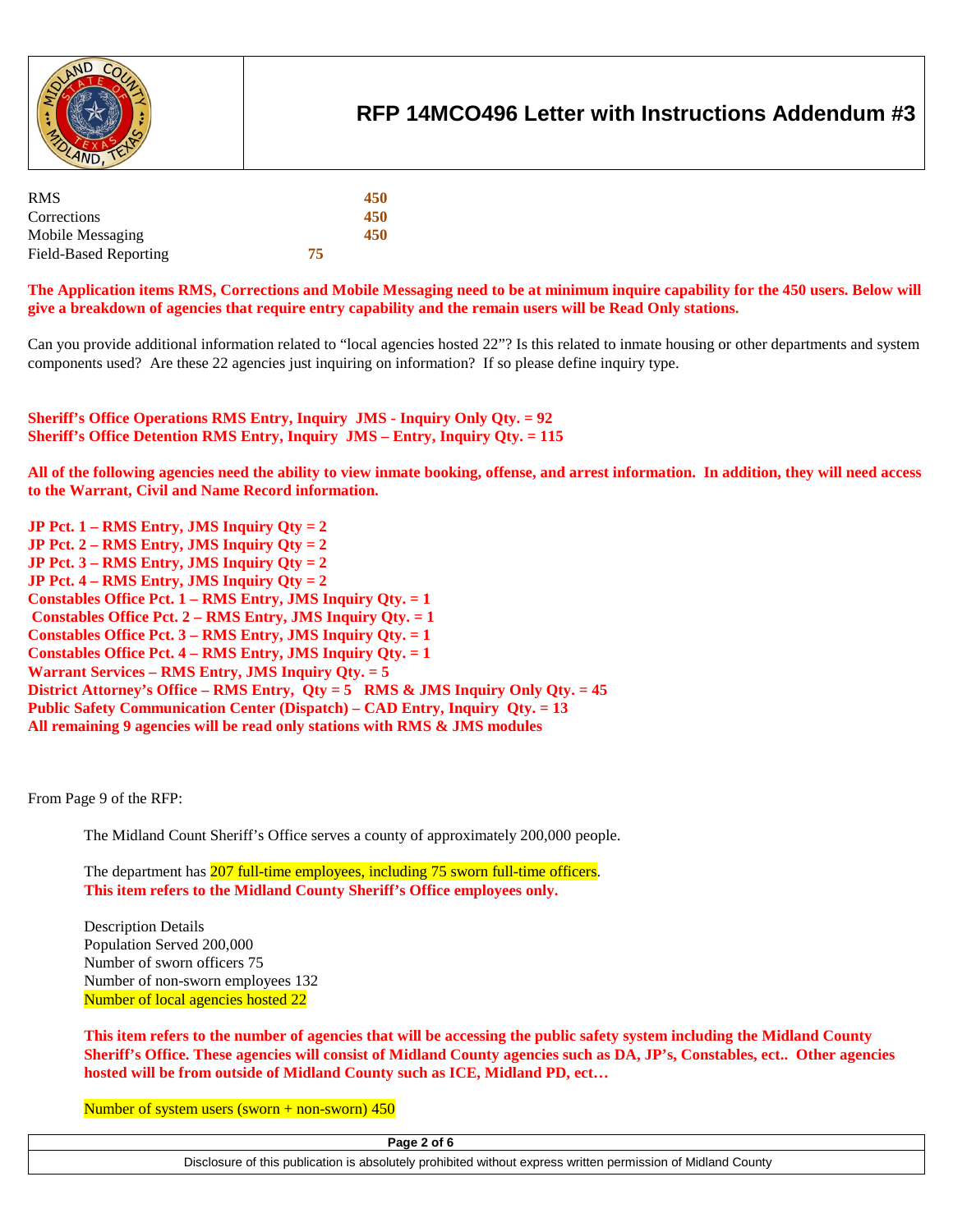

**This number refers to total number of "system users" as stated in the question. This would include the number of users from all of 22 agencies.**

Number of jail beds 502

Number of full dispatch stations 8 dispatch with 5 additional call taking stations

**This item indicates the number of daily active dispatch stations with our dispatch system. This number can also include the supervisor's workstations. The 5 additional workstation are backup stations in the event a major event occurs and/or there is a need to add additional dispatchers. These would function as a full dispatch station when in use.**

Number of dispatchers typically working per shift 5

**This is the number of employee's that scheduled daily to man the dispatch center.**

Number of agencies dispatched 3 full time, 2 limited basis Number of fire agencies dispatched 3 Number of EMS units dispatched 6 and 2 reserves Community tow trucks on call rotation 2 Number of units on-duty per shift 3-4 Patrol, 25 Investigators Number of RMS data entry stations 224

**This number indicates the number of workstations that will perform data entry into the RMS system. All other stations will be inquiry only. The number is the total number from all 22 agencies that will be utilizing the public safety software.**

Number of MDT units 62

**This number indicates the number of MDT units the Midland County Sheriff's office will utilize for the mobile client within the vehicles.** 

Please clarify the number of personnel?

The number of sworn (75) + non-sworn (132) indicated below appears to be in error as stated at 450. Is this an error?

**This is not an error. The number of sworn (75) indicated the number of sworn officers in the Sheriff's office and the remaining non-sworn will be 132 for the Sheriff's Office users only. The number 450 indicated the total number of "system users" which included the users from all 22 agencies.** 

If 450 is the correct number? Can you define the user types that account for the additional 243 users?

**JP Pct. 1 – RMS Entry, Inquiry Qty = 2 JP Pct. 2 – RMS Entry, Inquiry Qty = 2 JP Pct. 3 – RMS Entry, Inquiry Qty = 2 JP Pct. 4 – RMS Entry, Inquiry Qty = 2 Constables Office Pct. 1 – RMS Entry, Inquiry Qty. = 1 Constables Office Pct. 2 – RMS Entry, Inquiry Qty. = 1 Constables Office Pct. 3 – RMS Entry, Inquiry Qty. = 1 Constables Office Pct. 4 – RMS Entry, Inquiry Qty. = 1 Warrant Services – RMS Entry, Inquiry Qty. = 5 District Attorney's Office – RMS Entry, Qty = 5 Inquiry Only Qty. = 45**

**Page 3 of 6**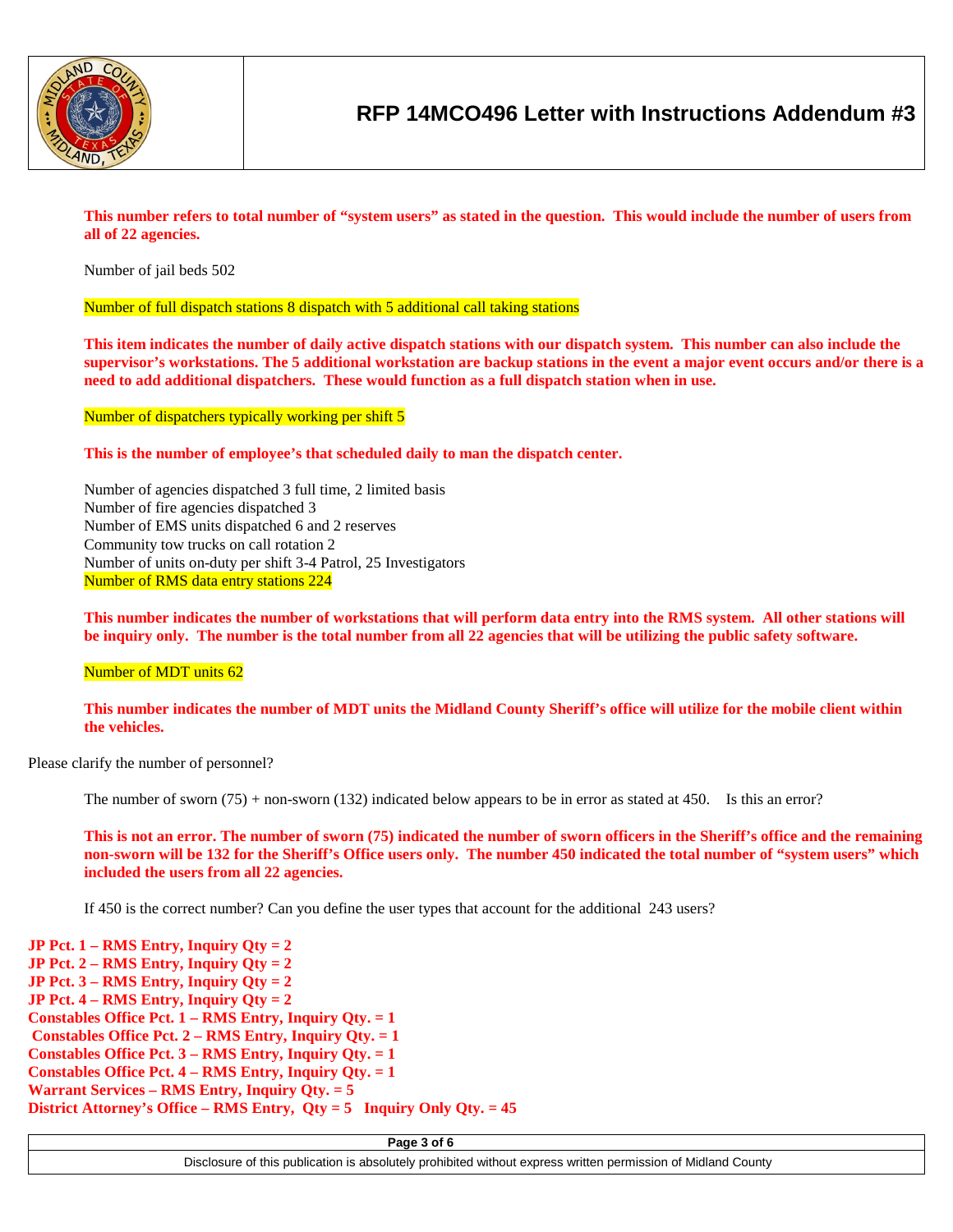

## **Public Safety Communication Center (Dispatch) – CAD Entry, Inquiry Qty. = 13 All remaining 9 agencies will be read only stations.**

The additional users are from the additional agency?

How many total investigators does the Department have? The RFP indicates 25 per shift?

**The number will be 25 investigators total**

How many data RMS Clerks does the Department have?

**The Midland County Sheriff's Office has 17 RMS clerks in operations and 115 jail staff that perform RMS entry as well.**

How many call taking positions are usually staffed?

**As indicated in RFP, 5 positions are scheduled daily**

How many of the non-sworn employees are jail related employees?

### **The jail consists of 115 non-sworn positions?**

4.8.2 Impounded Vehicles (REQUIRED) (Page 99) as related to the question below does Midland County have a current license for VIN assist software?

8. Does the system provide an invalid VIN report that will generate a listing of all vehicles added or modified during a specified date range with the VIN

check digits that indicate an invalid VIN?

#### **Midland County does not have a VIN Assist software license.**

### 4.9.2 E-Citation (REQUIRED)

Does the county desire handheld citation equipment and if so state quantity?

### **Only include hardware if it is proprietary to your product. If hardware can be purchased by Midland County then it would be the Counties preference to purchase the hardware via state or government contract.**

#### **The number of citation devices that will be needed will be 29.**

Does the county propose to equip all units with e-citation capability or a defined number of traffic enforcement units?

**The purpose is to equip the patrol division with the ability to perform e-citation.**

### **3.2 SOFTWARE**

35. Is it required to have the Proposer's mapping component of the system, or does the system interface with County application or the County's Land Records Geographic Information System (GIS)?

Is the County's GIS system an ESRI product?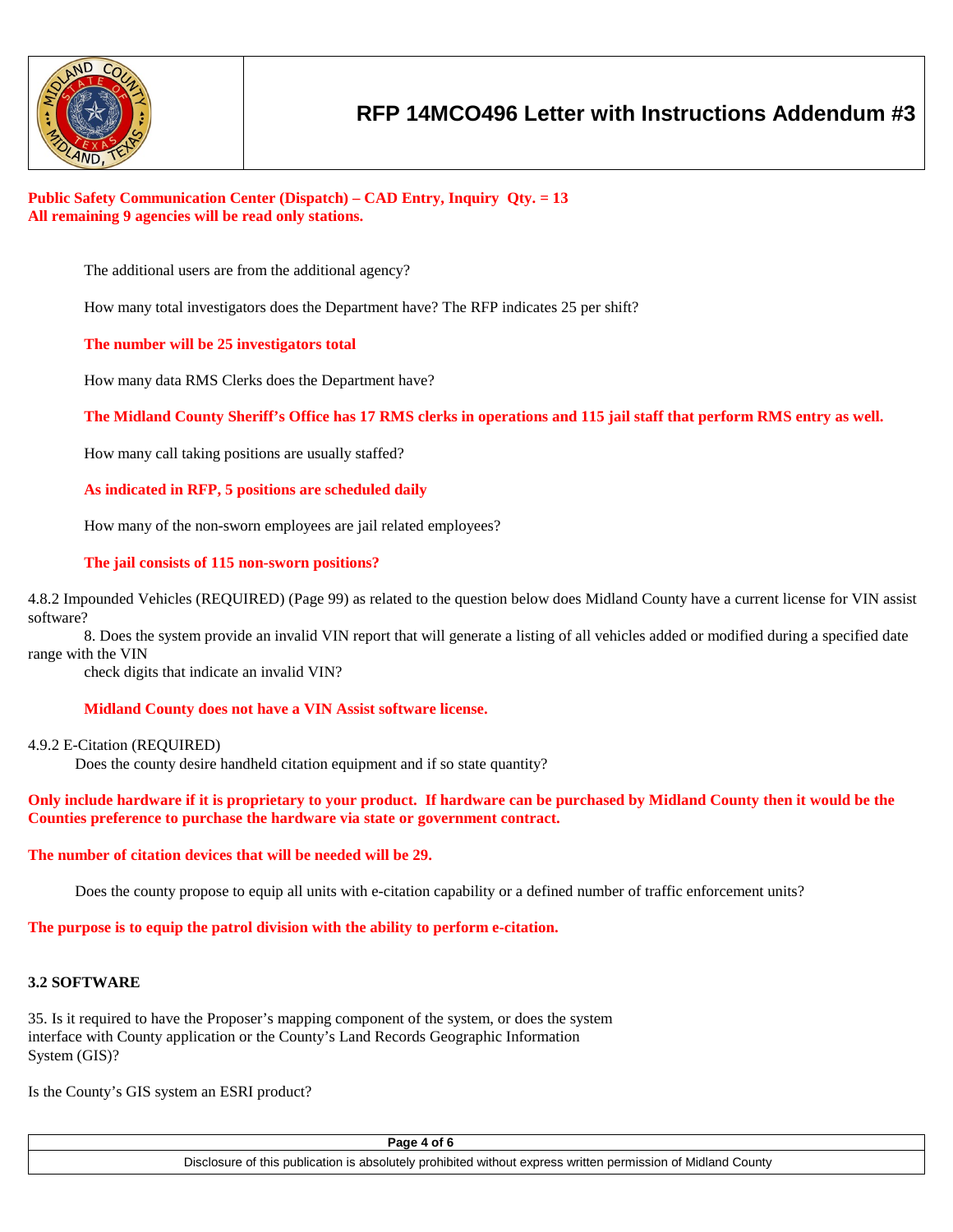

The county does not have a GIS department or system. The question was meant to define whether the Mapping system of a vendor requires specialized mapping software or was the mapping software written in ESRI or other common third party product that are most commonly found in GIS Departments.

39. Does the system allow "triggering" of events based upon field input? Does the County want to set a trigger for a particular field or do they just want the capability of setting any field to trigger an event?

The request is for the system to trigger from any field to be able to trigger an event.

## **4.2.1 General System Requirements (REQUIRED)**

3. Does the system provide the ability to automatically generate separate sequences of incident numbers for each of the agencies using the system?

Is the County intending for multiple agencies to input data into their RMS system?

In this question, The word agencies refers to agencies within Midland County. Such as Emergency Management and Constables.

## **4.9.3 Racial Demographics (REQUIRED)**

4. Does the racial demographics provide for reporting State of Texas Racial Profiling consistent with federal and State of Texas requirements? Is Midland County S.O. doing Tier 1 or Tier 2 Racial Profile reporting?

## **Midland County is utilizing the Tier 1 report at this time.**

## **4.14 OTHER INTERFACE REQUIREMENTS**

8. The system must include the capability to interface with the existing inmate Kiosk system and exchange pertinent information such as deposits, disbursements, and other important information. Who is the manufacturer of Midland's Kiosk system?

## EZ Card Systems

9. The system must include the capability to interface with the contract pharmacy utilized by the Jail contract medical company. Who is the current medical company? If the Jail contract changes to a different medical company will the Vendor be expected to produce another interface under the Maintenance and Support agreement?

The current Medical Company is University of North Texas and Saluda. Yes an interface will be required to exchange data.

13. The system must include the capability to interface with the current law enforcement software vendor utilized by the City of Midland. Which software is used by the City of Midland? Do you have confirmation from that vendor for their willingness to interface? Can you provide an API?

The vendor will be expected to provide the API. The specification states that the vendor proposing must provide the ability to interface with the proposed system. That is the question that needs to be answered.

15. The system must include the capability to interface with the current software vendor utilized by video visitation company. Will the Vendor be expected to produce another interface under the Maintenance and Support agreement if a different video visitation company is used?

Yes, an interface will be expected to exchange data between the two systems.

#### **2.3 CURRENT OPERATING ENVIRONMENT**

Fire/EMS software

**Page 5 of 6**